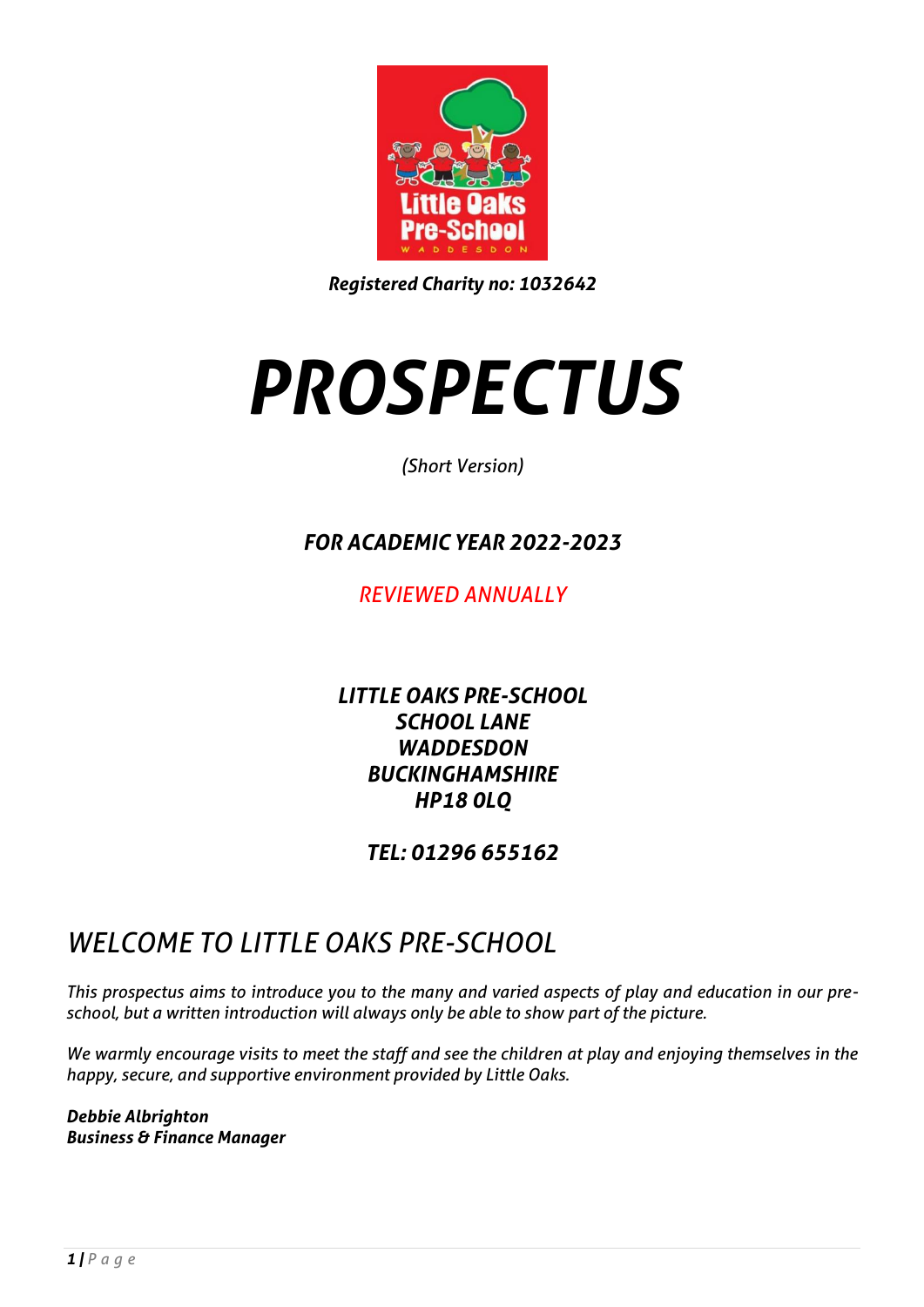## *INTRODUCTION & GENERAL INFORMATION*

*Little Oaks Pre-school is a voluntary parent-run group with charitable status (registered charity no. 1032642). We are members of the Pre-School Learning Alliance and have adopted their Constitution that sets out the rules by which the Pre-School must be managed. The Charities Commission has approved the Constitution and we submit an annual report and annual audited accounts to them. In addition, in order to qualify for 2, 3 and 4-year-old funding from Buckinghamshire County Council we have to follow certain rules set by the Council. We work closely with Buckinghamshire Learning Trust, and Speech & Language, and have regular contact with a development officer from Buckinghamshire County Council.* 

*Little Oaks Pre-School offers a bright friendly, inviting, happy and safe environment for all children with the emphasis on learning through play.*

## *Our aims are:*

- *To enhance the development and education of children under statutory school age in a parentinvolving community-based group*
- *To provide a safe, secure, and stimulating environment where the children can develop through talking, observing, planning, questioning, experimenting, testing, repeating, reflecting, and responding to adults and to each other.*
- *To work within a framework which ensures equality of opportunity for all children and families.*

## *SETTING*

*Little Oaks Pre-school has been established since 1992 and was run from the village hall, in 2008 we moved to purpose-built premises on the site of Waddesdon Village Primary school – a very exciting move for us giving us limitless possibilities to build on our collaborations with both the primary and secondary school. The setting promotes free flow play by offering a large play area inside and outside. Our outdoor play area is fully enclosed and has a grassed area, a tarmac area, with a canopy covering part of the garden to offer shade during wet and sunny weather. We also use a large amount of the toys from inside the setting in our outside space.* 

*We have a notice board in the room and parent folder (which is available on request) with information regarding pre-school, children's health, and development, we can also signpost you to outside agencies; please ask a member of staff for assistance.* 

## *VIRTUAL TOUR & TESTIMONIALS*

*As we were unable to facilitate visits during covid-19 and for the foreseeable future we have compiled a virtual tour of pre-school life, we have also received testimonials from our parents just to give you a little flavour of the service we offer. The link will be sent to you via e-mail with your stay and play/ripple date and time.*

## *OPENING HOURS*

*Little Oaks Pre-school normally opens weekly from 09.00 till 15.30 as follows:*

| Morning         | Lunch Bunch   | Afternoon session 5 Hour session |                 | All Day         |  |
|-----------------|---------------|----------------------------------|-----------------|-----------------|--|
| $09:00 - 12:00$ | 12:00 – 12:30 | 12:30 – 15:30                    | $09.00 - 14.00$ | $09.00 - 15.30$ |  |

## *Please refer to your session allocation e-mail for further information, all changes need to be requested in writing and will be confirmed via email.*

*We may reduce the hours your child is attending if you child struggles to settle in the initial weeks this will be discussed with you at the earliest opportunity.*

## *Term dates will be issued with your pack and are subject to change.*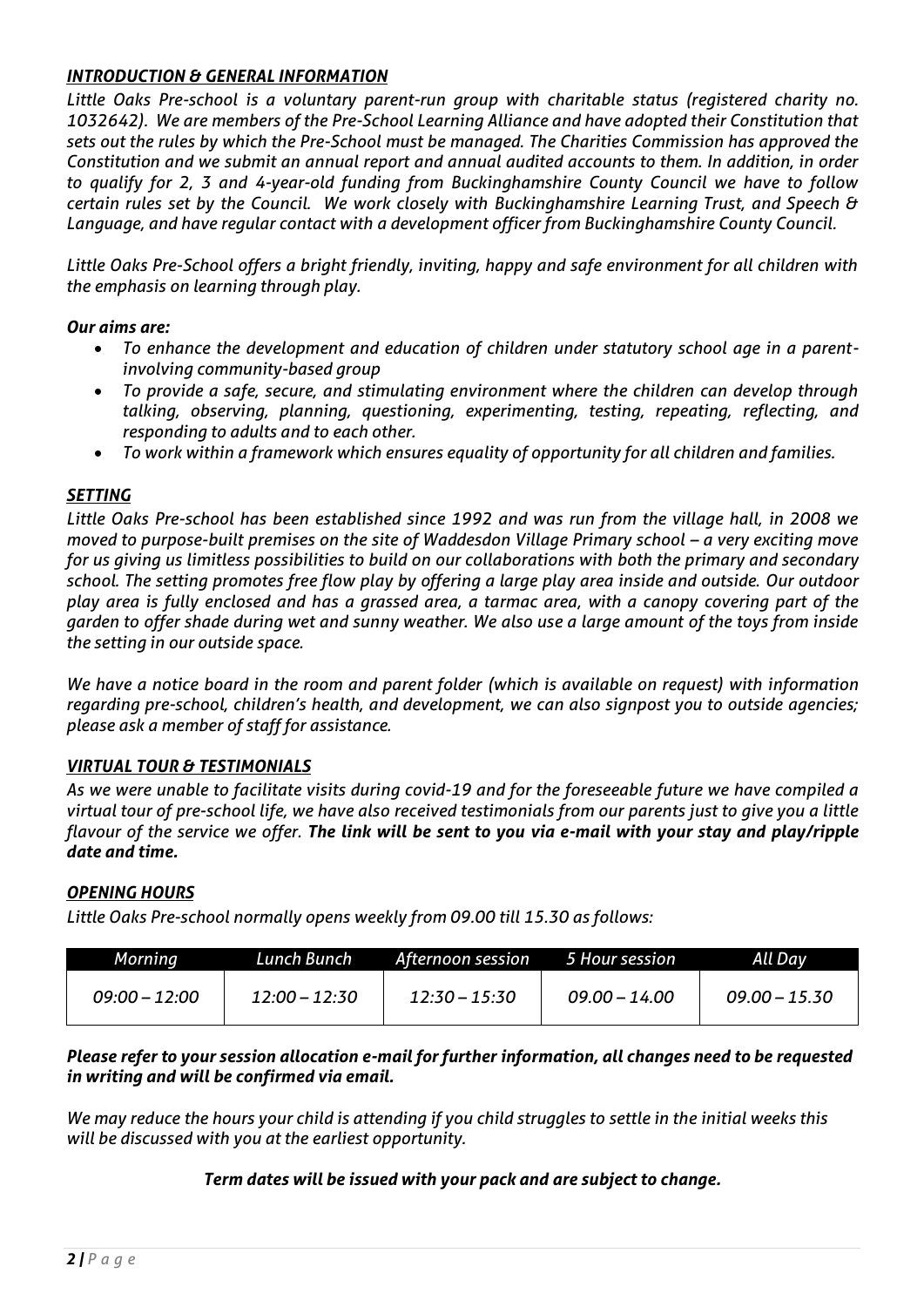## *TRAVELLING TO PRE-SCHOOL AND PARKING*

*As a pre-school catering largely for the children of Waddesdon village, we do encourage parents/carers to* 



*walk with their child to pre-school. For those of you living outside the village, who need to arrive by car, please note that we have no parking facilities of our own. There is NO PARKING for parents either on the school site or in School Lane. Please*  respect this rule. You can of course continue to park in Baker Street, Chestnut *Close or Grove Way and walk to pre-school from there.*

## *NO DOGS ON SITE*

*Strictly no dogs (except guide and assistance dogs) are allowed on the school site. If you do use the school run to exercise your dog, please do not leave it tied to the school gate. We take this breach of rules seriously and will take any necessary action required to prevent dogs accessing school grounds.*



## *ADMISSIONS*

*We aim to ensure that all sections of our community have access to the pre-school through open, fair, and clearly communicated procedures.*

*In order to achieve this aim, we operate the following admissions policy:*

- *We work on the following dates for admissions throughout the Academic Year:*
	- o *Autumn Term (September) must have turned two on or before 28th February.*
	- o *Spring Term (January) must have turned two on or before 31st May.*
	- o *Summer Term (April) must have turned two on or before 31st August.*
- *Different rules apply for a 2-year-old funded, and a "looked after" child, these are looked at on a case-by-case basis.*
- *We normally close our waiting list on 31st December of each year (i.e., 9 months before the academic year starts), or when our list exceeds eighty children, enquiries received after this event will be held on a holding list until a place becomes available.*

*r sessions are oversubscribed, priority is given as follows:*

- *"Looked after" children.*
- *Children already attending the pre-school in receipt of government funding.*
- *Local (Waddesdon Village) children not currently attending the pre-school in receipt of government funding.*
- *Children already attending the pre-school not in receipt of government funding.*
- *Children who have spent the longest time on our waiting list.*
- *Non-local children in receipt of government funding.*
- *Children with siblings already attending the setting (sibling must be attending the pre-school in the same academic year for this to apply).*
- *Proximity to the pre-school.*

*NB. In year admissions from families moving into the village will be allocated on availability.*

*Our pre-school and its practices treat individuals equally, regardless of their gender, special educational needs, disabilities, background, religion, ethnicity, or competence in spoken English, and enables children with disabilities to take part in the life of the pre-school.*

## *CURRICULUM*

*Within the group, all children are supported in developing their potential at their own pace. Our keyworker system enables us to ensure a planned curriculum tailored to the needs of each individual child. Children can choose from lots of self-help units, and keyworkers interact with them to develop their knowledge and extend their learning appropriately. We have a dedicated "quiet area" with a large range of resources including ICT, books, small world, and sensory toys.*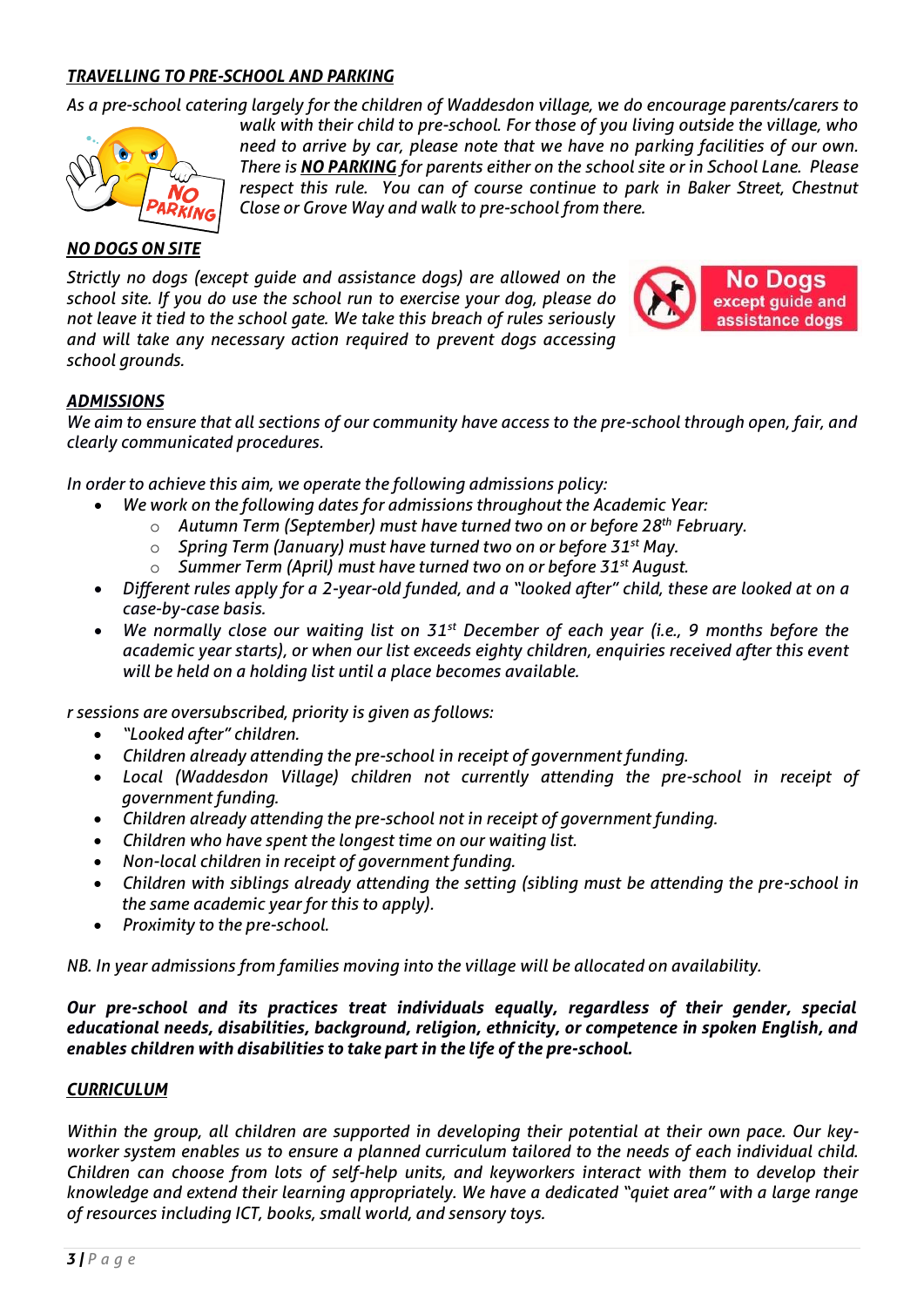*We offer a curriculum, which leads to nationally approved learning outcomes and prepares children to progress with confidence to the National Curriculum.* 

*Little Oaks Pre-School follows the curriculum guidance for the Early Years Foundation Stage (EYFS), which is organised, into 7 areas of learning:*

- *Personal, social, and emotional development*
- *Communication and language*
- *Physical development*
- *Literacy*

## *THE ADULTS AT LITTLE OAKS PRE-SCHOOL*

• *Mathematics*

- *Understanding the world*
- *Expressive arts & design*

*We are proud of the high ratio of adults to children in our group. This ensures individual attention to the needs and development of each child. The staff at Little Oaks Pre-School are highly motivated and working towards providing exceptional play opportunities for your child. All our staff regularly attend training courses. Our members of staff like to be called by their first name and they are:*



## *COMPLAINTS*

*Little Oaks hopes very much that you will never need to complain about our service. However, no organisation is perfect, and we have a comprehensive complaints policy. In essence it involves 3 stages:*

- *1. Discussing the matter with staff*
- *2. Discussing the matter with committee*
- *3. Referring the matter to Ofsted.*

*Please refer to the full prospectus and or notice board for more information.*

## *Little Oaks Pre-school is governed by OFSTED and is a registered charity (1032642); we are also members of the Pre-School Learning Alliance.*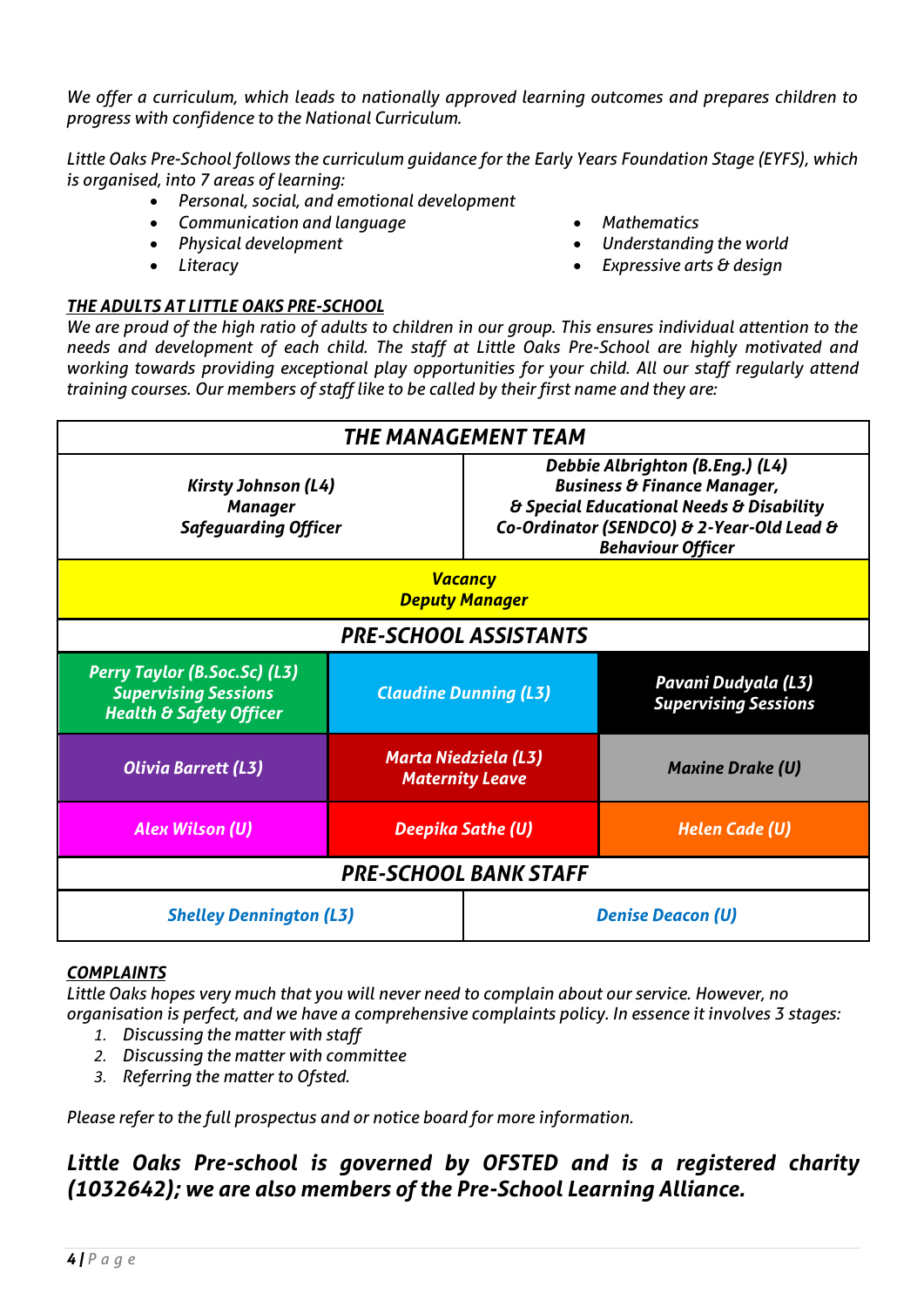## *MANAGEMENT COMMITTEE*

*The overall management of pre-school and ultimate legal responsibilities are vested in the Management Committee (analogous to a school governing body). The committee is made up of parents or affiliated/coopted individuals who are elected at the Annual General Meeting. Names and contact details are displayed on a notice board in pre-school.*

## *WHAT TO WEAR*

*It is compulsory* for the children to wear Little Oaks pre-school uniform (i.e., plain red top – with or *without school logo), as well as protecting their 'own' clothes; it helps them to feel part of the club. Little Oaks sweatshirts and polo shirts are available for purchase from the Business & Finance Manager, we also sell plain red polo shirts and sweatshirts in a wide variety of sizes.*

*It is absolutely essential that for any trip offsite your child wears a red top.*

## *KIT LIST (Please note children are not permitted to bring in their own toys from home.)*

We ask that you supply everything that is requested below as well as ensuring your child is dressed *appropriately for the weather conditions, failure to provide these items may mean that we will not be able to accommodate your child until these steps have been taken. (This list is seasonal and will change depending on your child's start date, please check your welcome pack for relevant seasonal items).*

*Daily requirements:*

- *Sun cream MUST be applied prior to arriving at pre-school for the day, during the early autumn and summer months.*
- *Refillable water bottle - we will encourage the use water bottles during the day including snack/lunch times so vital these are clearly labelled and your child knows which is theirs.*
- *If you child is staying all day or until after lunch, you need to provide a named lunch bag with a healthy packed lunch (see below).*

*To help reduce the risk of cross-contamination, please could you provide the essential items listed below in a CLEARLY & VISABILY NAMED backpack which can be left onsite until it needs replenishing. The items are the same as our standard requirements, so we hope this is not a problem.*

*Backpack containing: Please again label all items clearly (the companies detailed below in the infographics sell good quality iron and stick-on labels, or a black marker pen is more than sufficient).*

*Several changes of clothes including (Pants/knickers, or nappies, wipes, and nappy sacks if applicable):*

▪ *Shorts/trousers*

- *Wellies*
- *Socks*
- *Spare carrier bags*
- *T-shirts*
- 
- 
- *Hoody/Cardigan Waterproof jacket Hat, gloves, Snood/scarf*



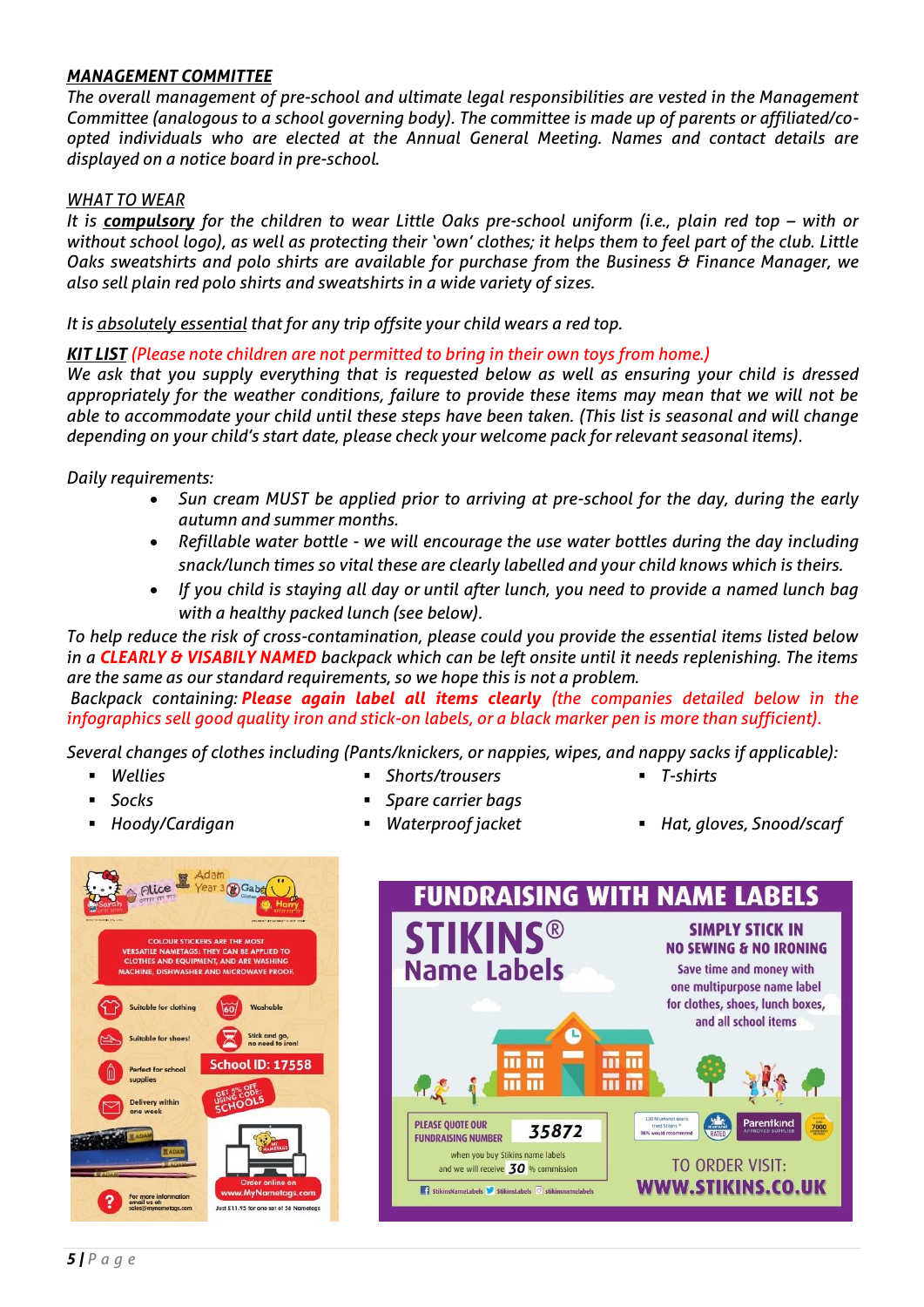## *SNACK TIME*

*The children sit down for a healthy snack in the middle of the morning and the afternoon sessions. Little Oaks Pre-School follows the government's healthy eating policy. We will be providing a healthy snack, usually a variety of fruits or vegetables, plus a carbohydrate each session. This may encourage them to eat different types of healthy snack, which they may have refused before.*

*Please ensure you have made us aware of any allergies or dietary requirements which your child has, forms are available from pre-school if you think your information is incorrect or needs updating.*

*Little Oaks provides a choice of milk or water at snack time, please provide a refillable water bottle filled with water every session your child attends, we will refill the bottle when needed throughout the day.*

## *LUNCH*

*Lunch sessions are from 12:00 - 12:30 each day (these sessions are chargeable depending on the level of funding received); parents are asked to provide a healthy packed lunch and a water bottle\* for your child to enjoy in the company of their friends. The children love this session. It is also a valuable opportunity for them to develop their social skills and table manners! \*In line with our healthy eating policy we request water only at lunch. No squash, smoothies, or fruit juices. If your child would rather a carton of plain milk is acceptable, but milkshakes and flavoured milks are to be avoided please.*

## *Please remember to cut grapes, tomatoes, and similar size fruits into half lengthways (top to bottom) to prevent choking.*

| <b>Lunch Ideas</b> |                                                                                                                                                                                                              |                             |                                                                                                                                                         |  |  |
|--------------------|--------------------------------------------------------------------------------------------------------------------------------------------------------------------------------------------------------------|-----------------------------|---------------------------------------------------------------------------------------------------------------------------------------------------------|--|--|
|                    | <b>Lunch box A</b>                                                                                                                                                                                           |                             | Lunch box B                                                                                                                                             |  |  |
|                    | <i>*Sandwich with choice of filling*</i><br>Crisps<br>Yoghurt<br>Piece of fruit (prepared how the child likes it)                                                                                            | $\bullet$<br>$\bullet$<br>٠ | Cooked Pasta with sauce (served cold)<br>Piece of fruit (prepared how the child likes it)<br><b>Small Cake</b><br>Yogurt                                |  |  |
|                    | Lunch box C                                                                                                                                                                                                  |                             | Lunch box D                                                                                                                                             |  |  |
| $\bullet$          | A cheese and ham Pitta bread or plain with<br>houmous dip & sliced<br>pepper/carrots/cucumber<br>Piece of fruit (prepared how the child likes it)<br>Small flapjack<br>Savoury Cracker (i.e., Ritz/Cheddars) |                             | Crackers/breadsticks/Ritz Style cheese<br><b>biscuits</b><br>Cheese string/triangle<br>Small muffin<br>Piece of fruit (prepared how the child likes it) |  |  |

*Please note the children only have about 20- 25 minutes to eat their lunch so we advise all parents that 4 to 5 items at lunch is adequate please see suggestions above, this is not set in stone, and these are guidelines only:*

*\*We suggest one slice of bread cut into two, for our younger children, alternatively this could be a bagel, thins or a roll, etc. For more information, or healthy choices please go to: <http://www.nhs.uk/Change4Life/Pages/healthy-lunchbox-picnic.aspx>*

*If you have any queries, please speak to your child's keyworker.*

## *<sup>+</sup>Please note we are a nut free pre-school. Please do not put any peanut butter, Nutella/chocolate spread, or nuts in cereal bars, pesto etc in your child lunch box, any queries please speak to a member of staff.*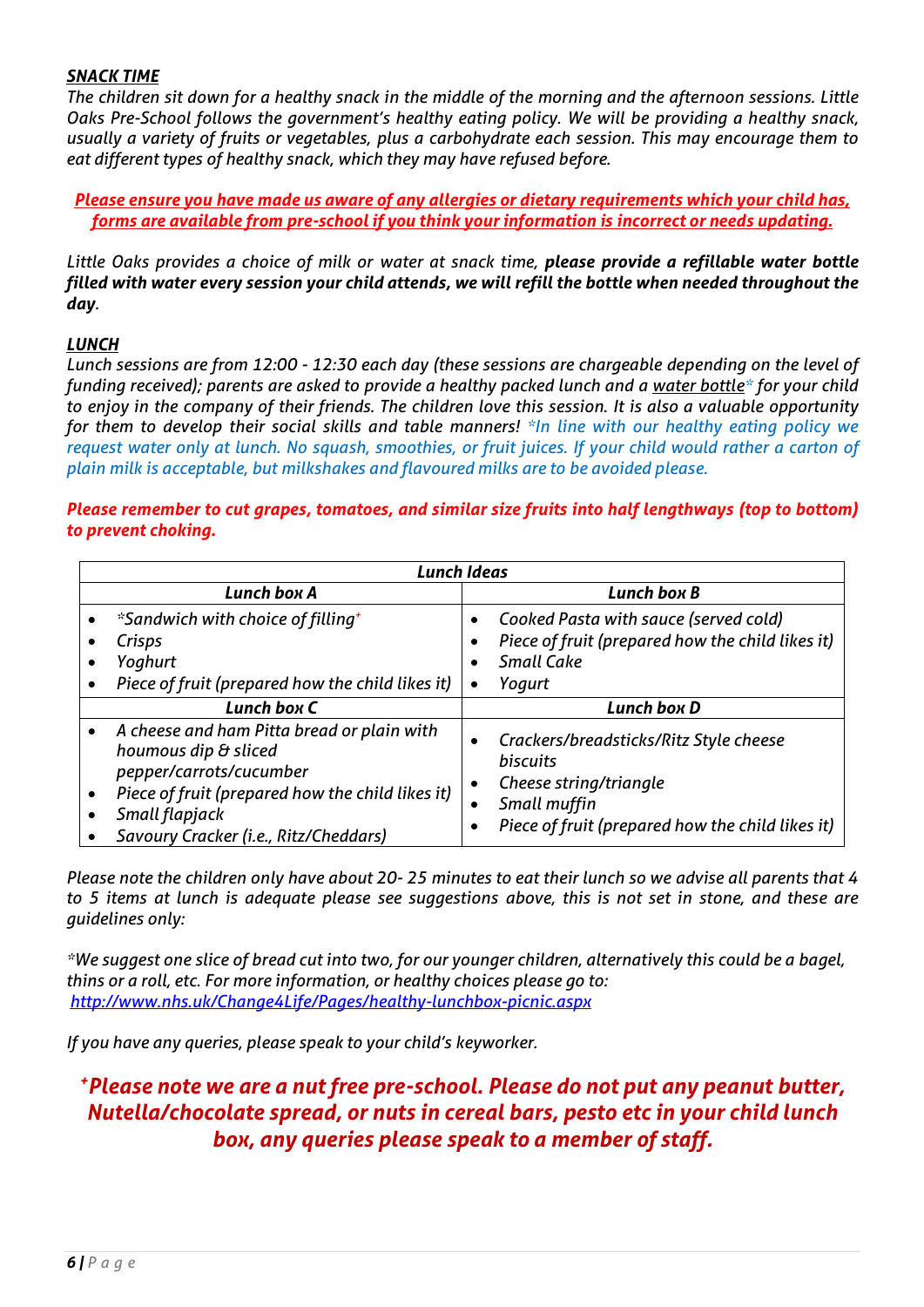## *THE CHILDREN AT LITTLE OAKS PRE-SCHOOL*

*The children at Little Oaks Pre-School are encouraged to explore, investigate, and learn from different materials, resources, and situations, learning to negotiate and co-operate with adults and other children during their time here.*

## *The first days*

*A child who is tense or unhappy will not be able to learn properly, so it is important for parents and preschool staff to work together to help the child to feel confident and secure in the group. This takes longer for some children than for others and parents should not feel worried if their child takes a while to settle. These procedures may change due to current government guidance, staff will brief parents on the day or during the stay and play session.*

## *Settling in without tears (IMPORTANT INFORMATION)*

*Leaving your child at pre-school can be quite hard especially if it is the first time for you. Whilst it marks a big step in your child's life, it does not have to be a tearful and painful one. Due to Covid-19 our setting in policy has had to change.*

*Stage 1 - Familiarisation (Visit 1) – Usually an open event the term before your child starts pre-school This stage is the first step towards helping your child to settle in. The aim of this stage is to help your child feel familiar with their environment.*

*Children visit Little Oaks during a session/stay and play event and stay for about an hour and a half. Show your child where the toilet is, play with your child and point out what play activities there are. Do not expect your child to want to leave you or to play with others. Let your child's keyworker play alongside you. Some children may only need one visit to be comfortable in our care, others may need lots of short visits to feel more confident about staying in the environment without a carer, we will work with you to decide what works best for your child, please note during this time we will take current social distancing and government guidance when deciding what options we can provide to ensure that our staff and children are safe.*

## *Stage 2 – Home Visit (Visit 2) – Pre-booked at the open event*

*Two members of staff visit you and your child at home, the aim of this stage is for further familiarisation with your child and the pre-school staff, visiting in an environment they feel happy and confident in. During this short visit (around 30 minutes), staff will spend some time talking with parents and some time playing with the child, asking them if they have a favourite toy, etc. This also gives staff a valuable opportunity to meet you, away from other families should you wish to raise any concerns you may have but do not feel happy talking about in a busy room.* 

## *Stage 3 – Your child's first day (Visit 3)*

*We will welcome your child into setting with an adult (please enter via the garden door) on their first day as it's likely to be very busy at drop and having a familiar face show them where to put their rucksack, bookbag etc. puts them at ease. Once you have put their belongings away, please help your child to sit at an activity table with a member of staff and then say goodbye. If your child is clingy their keyworker or another member of staff will happily sit with them when you leave. If they continue to be upset after 15 minutes, despite efforts to console and engage them in an activity we will give you a call and arrange a plan of action. During the Covid-19 pandemic we have found children settle into the session much quicker without parents entering the room; with this in mind all existing children will be dropped off at the door and collected by a member of staff, once your child is familiar with this routine, we would encourage you to drop them in the same way. We will communicate with you throughout your child's first few days/weeks if we believe they would benefit from some additional support during this process.*

*Please note we will always take the needs of the individual child into consideration, and any decision about the individuals settling in procedure will be made by the keyworker/management team in association with the child's parent/carer.*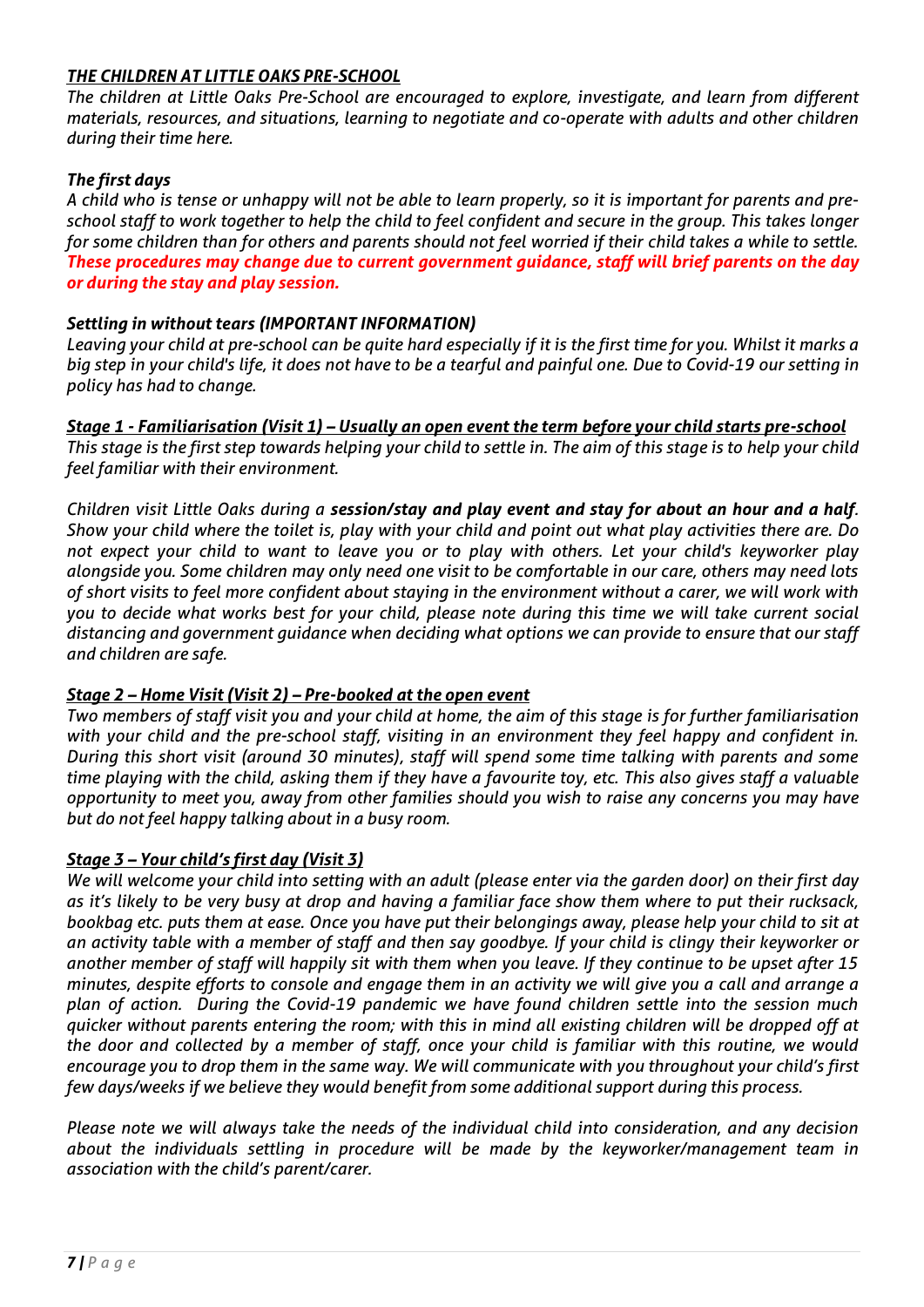## *ILLNESS, ACCIDENTS & EMERGENCIES*

*Please do not bring your child to Little Oaks if they are unwell, they do not benefit from the session and run the risk of making staff and other users ill too. This is particularly important in helping control the Covid-19 pandemic and children who demonstrate the following Coronavirus Symptoms must stay at home and follow government guidelines, these symptoms include at least one of the following:*

- *a new continuous cough*
- *a high temperature*
- *a loss of, or change in, your normal sense of taste or smell.*

*More detail is available online[: https://www.nhs.uk/conditions/coronavirus-covid-19/check-if-you-have](https://www.nhs.uk/conditions/coronavirus-covid-19/check-if-you-have-coronavirus-symptoms/)[coronavirus-symptoms/](https://www.nhs.uk/conditions/coronavirus-covid-19/check-if-you-have-coronavirus-symptoms/)*

*The individual should be tested for COVID-19 - this can be arranged online: <https://www.nhs.uk/conditions/coronavirus-covid-19/testing-for-coronavirus/>*

*Our staff will ask you to take home a child who appears ill or feverish on arrival or will contact you should your child develop these signs during a session. We hope you understand that this is for the benefit of the other children and staff.* 

*If you are keeping your child at home due to illness, please inform a member of staff so that they can alert other parents if it is likely that there may be an outbreak of a contagious illness such as chickenpox.*

## *If your child has been ill with sickness or diarrhoea, please allow a period of at least 48 hours after the last bout to elapse before bringing them back to Little Oaks.*

*If your child becomes ill during a session, parents will be notified promptly. For this reason, we ask all parents to provide emergency contact numbers and to keep us updated with any changes.*

## *Existing Injury Form*

*Parents are required to report existing injuries sustained outside of the setting, you can email the preschool via [littleoakspreschool@yahoo.co.uk,](mailto:littleoakspreschool@yahoo.co.uk) or tell a member of staff at drop off, a form will be completed and when you collect your child you will be asked to sign the form to confirm the details given at the time.*

## *Accident and Incident Report Book*

*If an accident or incident occurs the details are written in an accident and incident report book. If your child has been involved in an accident/incident, the parent or carer will be asked to read and sign the report and will be given a copy to take home if applicable (i.e., head injury).*

## *Emergency Treatment*

*In the case of accidents or the need for medical treatment, the Management team and staff would make every effort to contact parents immediately. In the event that this is not possible, we consider it in your child's best interests if we had your permission to act on your behalf for the child. Please complete the letter of consent that is included in your registration pack but note this is not compulsory.*

## *Medication*

*The letter of consent also includes some optional clauses, which parents are asked to sign which allows Little Oaks staff to seek emergency treatment or, for example, supervise the use of an asthma inhaler or apply a plaster if necessary. Written permission from the parent is required for any type of medication or treatment, which you would like members of staff to administer during a session. If your child uses an inhaler, you will be required to train all members of staff in its use and sign a disclaimer before you can leave your child at the pre-school.*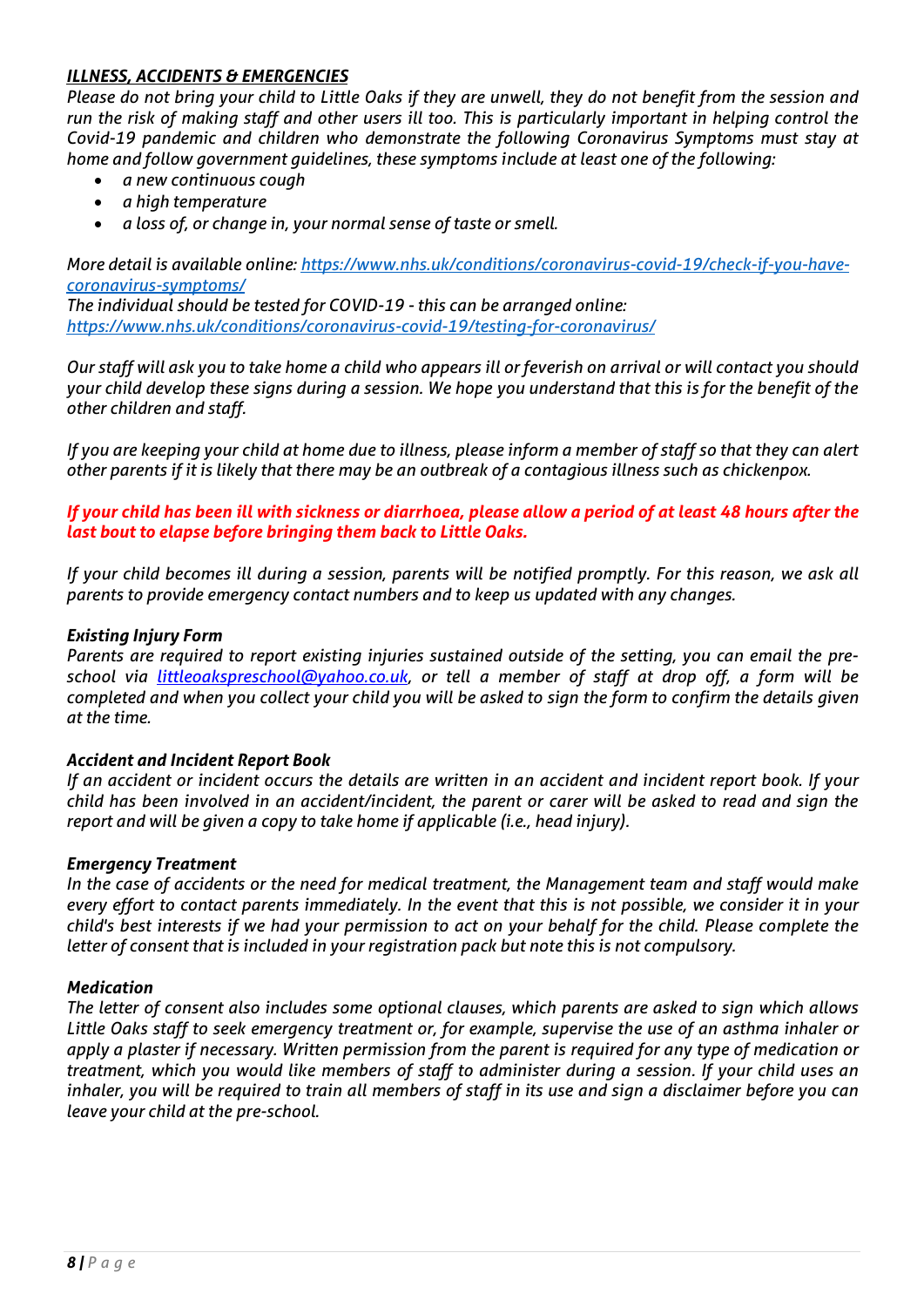## *Safety*

*The safety of the children at Little Oaks is of utmost importance. Equipment in the room is checked on a regular basis. All dangerous materials, such as cleaning materials, are stored out of reach of the children. Children are not permitted in the kitchen area or store cupboards. All our cleaning products comply with the Control of Substances Hazardous to Health Regulations 2002 (COSHH).* 

## *Emergency Evacuation Procedure*

*The staff and children at Little Oaks regularly practice how to evacuate the premises quickly and quietly in the event of a fire or other emergency. At least one drill takes place each year without staff receiving any warning. Should such an emergency occur the children would be taken out, onto the KS2 playground of the primary school where the register will be taken. They would then await instructions from the Emergency Services or the relevant authority before re-entering the building.*

## *FUNDING AND FEES*

## *Government funding for 3- and 4-year-olds*

*Under current government legislation, your child will be eligible for a funded place at Little Oaks for a maximum of 15 hours per week for up to 38 weeks each year from the term following their 3rd birthday. Working parents may be eligible to up to 30 hours a week, please refer to the childcare choice's website for more information [https://www.childcarechoices.gov.uk](https://www.childcarechoices.gov.uk/)*

*2 year old funding is available if you meet the set criteria, for more information please refer to [https://familyinfo.buckinghamshire.gov.uk/childcare-and-early-years/paying-childcare/2yo-funded](https://familyinfo.buckinghamshire.gov.uk/childcare-and-early-years/paying-childcare/2yo-funded-childcare/)[childcare/](https://familyinfo.buckinghamshire.gov.uk/childcare-and-early-years/paying-childcare/2yo-funded-childcare/)*

*In order to receive your funded sessions, you will need to complete the necessary paperwork and also provide proof of your child's birth date, such as a birth certificate or passport. Our Business & Finance Manager will supply you with the necessary forms and will advise you of the deadline by which they must be returned. Please ensure you meet the deadline, or we cannot guarantee that funding will be secured for your child. The Education Authority will send any funding directly to Little Oaks. If your child attends for more than five sessions per week plus any Lunch Bunch sessions the usual fees will apply. Please note should your child leave our setting to attend another pre-school/nursery part way through a half-term, funding is non-transferable unless transferable unless due to an exceptional circumstance.*

## *Registration Fee*

*We have introduced a registration fee for the children who will start the setting before they are funded. This has been set at £35. This fee pays for administration costs associated with all new starters. The £35 will be deducted from your second fees invoice, if this fee applies to your child, you will be informed via email.*

## *Fees*

*Fees from September 2022 will be £6.00 per hour. We also hold sports sessions once a week (run by outside contractors with support from staff); if you child attends this session you will be ask for a voluntary contribution to cover cost (further details are on our fees invoices), sessions run by other outside agencies may take place these are bookable on a first come first served basis and are charged separately from your fees invoice. Fees are payable half-termly and costs are reviewed on a regular basis, although we aim to give parents at least 1 months' notice of any increase. Fees continue to be payable if a child is absent without notice for a short time. If you choose to withdraw your child from Little Oaks midway through a term, the fees for that half term cannot be refunded, funding is also non-transferable. We are unable to give refunds for any holidays that are taken during the pre-school term-time. Additionally, we are unable to give a refund if a child is absent due to illness. In cases of prolonged absence, parents should consult the Committee who will take a final decision.*

*In the case of unexpected closure of the pre-school, due to circumstances beyond our control, e.g., bad weather, heating breakdown, burst pipes we regret that fees will not be refunded.*